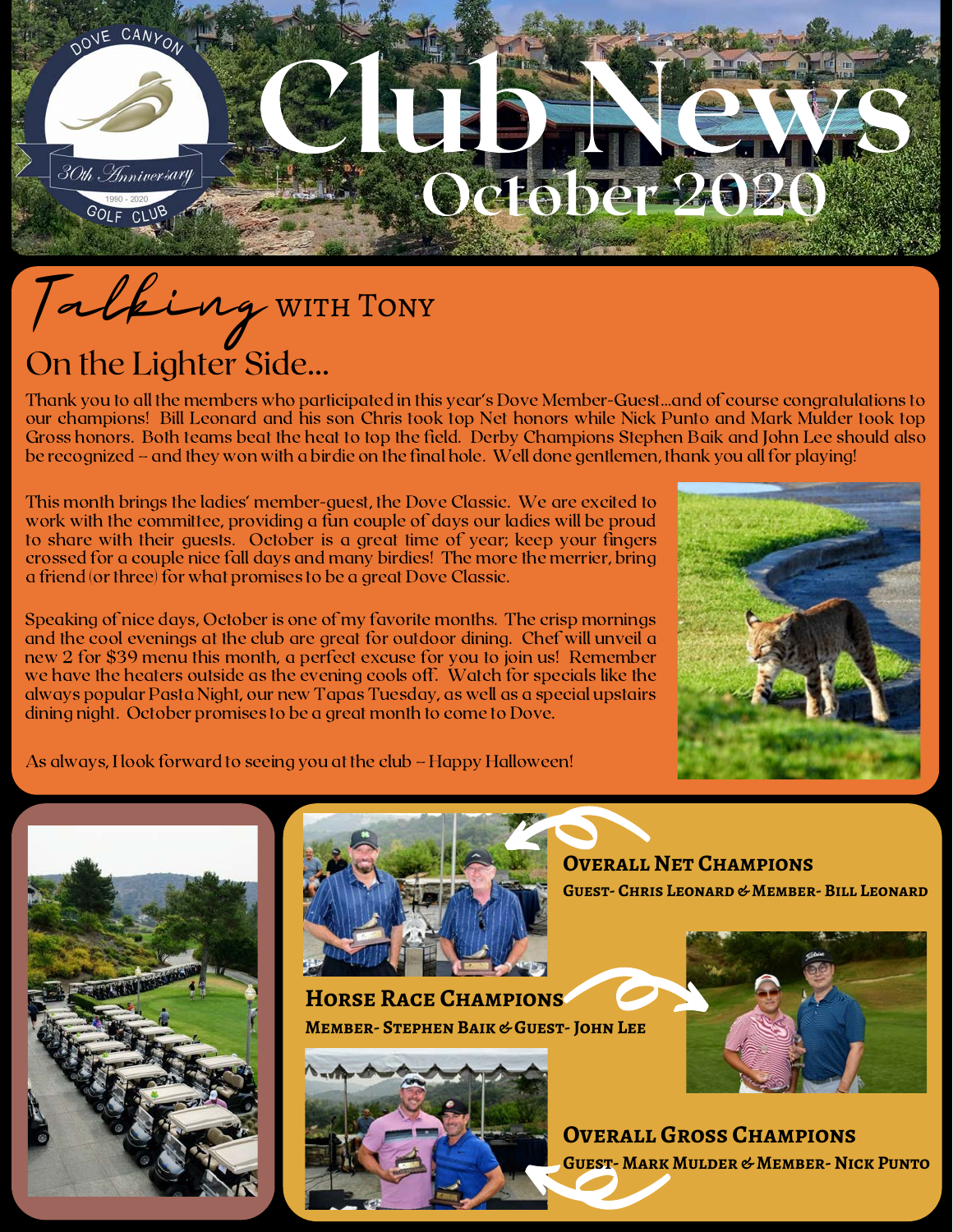## CLUB NEWS

Fall in Full Swing

OCTOBER IS HERE! AS WE OFFICIALLY ENTER THE FINAL quarter of the year, it has been nice to start feeling some cooler weather in the evenings on our patio. Chef Kyle and the team have been working hard on a new 2 for \$39 menu, which will begin on the first Thursday inOctober.

Looking backwards, we had such a great time hosting the Men's Member- Guest. The event was a hit and we would like to extend a huge thank you to all of those who participated. We look forward to hosting the Ladies' Member-Guest this month, which is right around the corner.



## 2 FOR \$39 **Every Thursday from 5pm-8pm**

Each Entrée Includes Soup or Salad & Dessert

#### **TERIYAKI GLAZED SALMON**

**Baked Teriyaki Marinated Salmon** served over Basmati Rice & Steamed Broccolini topped with Teriyaki Sauce, Green Onions & Sesame Seeds

#### **THE DOVE BURGER**

Grilled Grass-Fed Beef on a Brioche Bun with Green Leaf Lettuce, Sliced Tomato, Choice of Cheese, Shaved Red Onion & Homemade Thousand **Island Dressing** 

#### PRIME FLAT IRON KABOBS GF

Grilled Chimichurri Flat Iron Steak Kabobs Skewered with Cherry Tomatoes, Bell Peppers & Onions served over Basmati Rice & topped with Chimichurri Sauce

#### **SHRIMP GUMBO GF**

Louisiana Style Shrimp and Andouille Gumbo cooked with Spicy Cajun Seasoning, Bell Pepper, Onion & Celery topped with Basmati Rice & **Green Onions** 

**FALL SALMON SALAD GF** Mixed Greens topped with Grilled Atlantic Salmon, Butternut Squash, Pomegranate Seeds, Pumpkin Seeds, **Chopped Pears and Blue Cheese Crumbles tossed in Balsamic Dressing** Reservations: concierge@dovecanyongc.com / Price Sub **PORK CHOP GF** 

Seared Sage Marinated Bone-In Pork Chop topped with Creamy Mushroom Sauce & served with Red Potato Mash and Baby Vegetables

#### **GRILLED ROMAINE** CHICKEN SALAD<sup>GE</sup>

**Grilled Romaine Lettuce Wedge with** Grilled Chicken Breast, Applewood **Smoked Bacon, Heirloom Tomatoes,** Diced Red Onions & Blue Cheese **Crumbles with Choice of Dressing** 

#### PETITE FILET MIGNON GF

60z. Filet Mignon charbroiled to perfection & topped with Béarnaise Sauce, served with Red Potato Mash & Sautéed Seasonal Baby Vegetables **GET HORSE & BEEN** 

#### **CHICKEN PICATTA**

Parmesan & Panko Crusted Chicken Breast topped with Mushroom & **Lemon Caper Sauce served over Butter Linguine Pasta** 

#### SPAGHETTI & MEATBALLS V

Homemade Italian Meatballs tossed in our Signature Marinara Sauce on top of Spaghetti Noodles topped with Parmesan Cheese and Fresh Parsley. Vegetarian Meatballs are Available s Tax and :

Welcome New Members

| THE LIU FAMILY     |
|--------------------|
| THE BOSANKO FAMILY |
| THE BURCHIT FAMILY |
| THE MULROY FAMILY  |
| THE SANDAHL FAMILY |

The Tran Family The McCray Family The Ramirez Family The Nelson Family The Singh Family THE LEVITT FAMILY

Upcoming Events

**Columbus Day** OCTOBER 12TH

**Dove Classic** OCTOBER 16TH-17TH

**Couples' Halloween Tournament** OCTOBER 31ST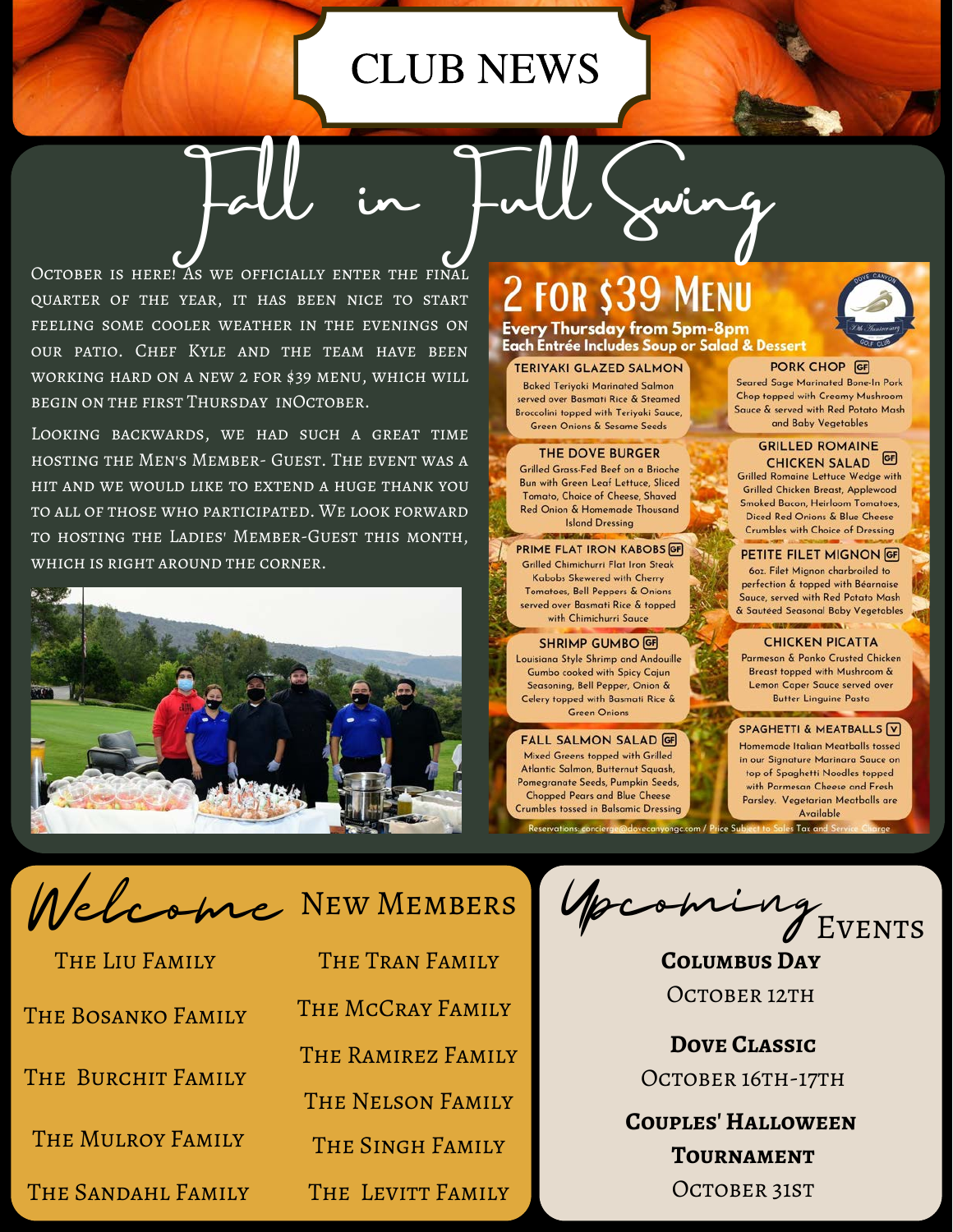## GOLF NEWS

### **September Recap**

#### **Men's Member-Guest**

THIS YEAR WE WERE EXCITED TO celebrate our 30th Anniversary Dove Member Guest. Participants enjoyed every part of the tournament from the food to the Course conditions and the wonderful atmosphere. A special thanks to our member Rich Levin and his band, The Shame, who performed SATURDAY TO WRAP UP THE event!

#### **Thursday Team Play**

Our Men's Thursday Team Play group once again made a deep run into the playoffs. The TEAM MADE IT ALL THE WAY TO the semifinals where they played against Brookside Golf Club. It was a close match, but Brookside inched us out with a narrow win. Congratulations to the team play team and Captain Rich Levin for another great season!

Upcoming Events

#### **DOVE CLASSIC CONVERTS OCTOBER 16TH-17TH**

WE ARE QUICKLY COMING UP ON OUR WOMEN'S MEMBER GUEST, THE DOVE Classic, on October 16th & 17th. In this premier event the ladies will enjoy two fun days of golf, a horse race shootout, and wonderful food and drinks. Good luck to all the participants and be sure to keep an eye out FOR OUR RESULTS IN NEXT MONTH'S NEWSLETTER!

#### **COUPLE'S MEMBER-GUEST COUPLE'S MEMBER-GUEST**

Following the Dove Classic tournament, we will have a fun filled Couples Member Guest on Halloween! Players are encouraged to wear their best costumes while competing in this fun filled event. If you are interested in playing, please contact the Pro Shop at 949-858-2888.





Congratulations to

**Stan Kirst**

Hole #7 156 yards